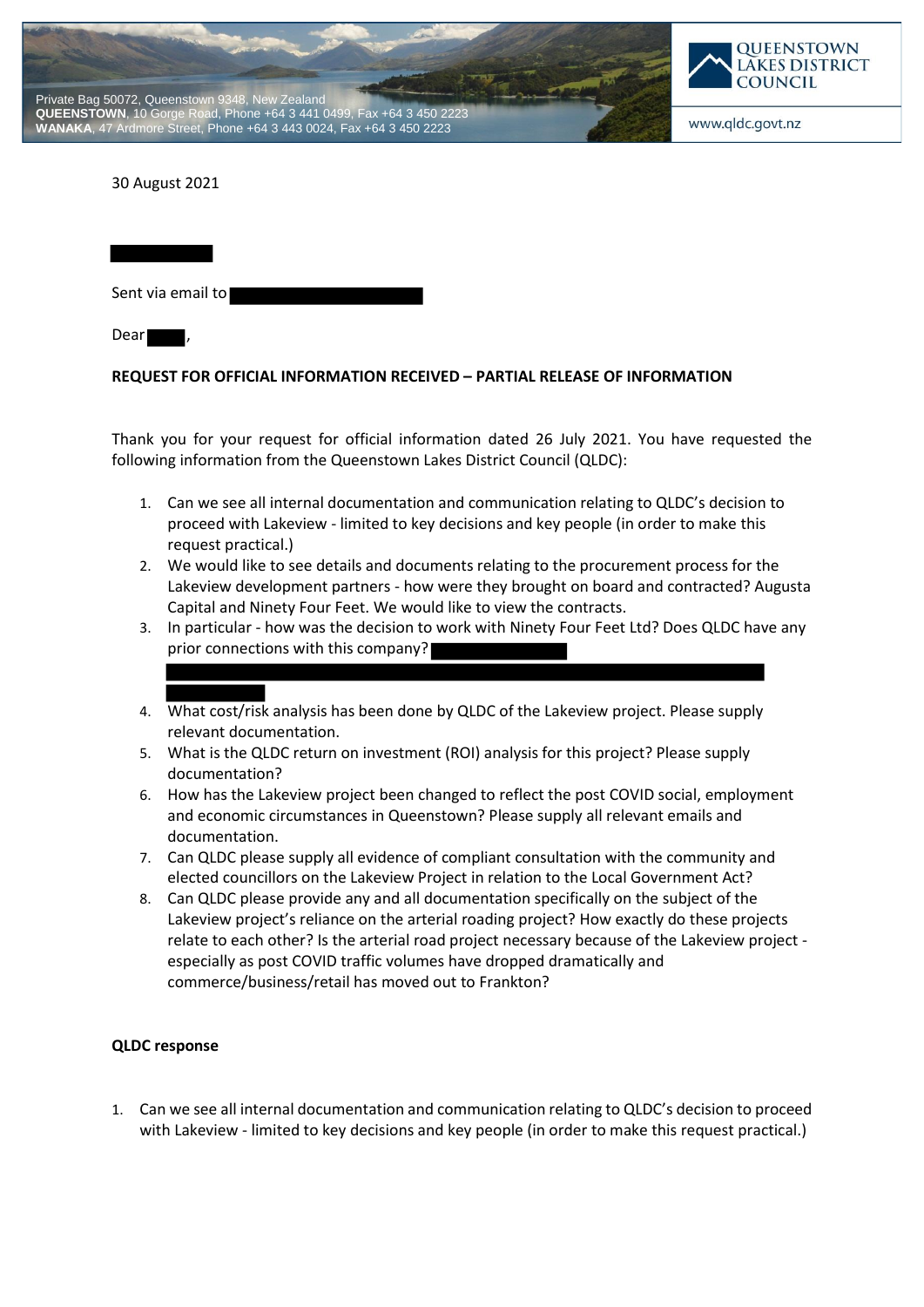The relevant document trail has been attached in the below attachment entitled "Lakeview Development QLDC Documents". Specifically at the QLDC Council meeting on 26 October 2017 the Council made a number of resolutions, the effect of which was to proceed with the Lakeview development proposal.

The resolution relevant to this advice reads as follows: *"…it was resolved that the Council; … (4.) Authorise the Chief Executive to; … (c.) negotiate and execute transaction agreements with development partner(s) subject to the parameters*."

The following documents are held in this attachment:

## **Lakeview QLDC Documents**:

- QLDC agenda item dated 26/10/2017
- QLDC agenda item dated 28/6/2018
- QLDC Agenda covering report (document for signing and sealing) dated 9/10/2019
- QLDC Agenda item 6 REOI Report

### Lakeview Development QLDC Documents

Attached in the below attachment titled Professional Advice Documents are the following letters of independent professional advice which were obtained by QLDC in the process of due diligence:

- Minter Ellison Rudd Watts letter dated 8/10/19
- CBRE letter dated 7/10/19
- BDO letter dated 9/10/19

### Professional Advice Documents

### **Decision to withhold information requested**

### *Commercial sensitivity – letters redacted and attachment withheld*

The three letters shared with you above (Minter Ellison Rudd Watts, CBRE and BDO) include redactions, in accordance with section 7(2)(h) of the Local Government Official Information and Meetings Act 1987 (LGOIMA). Section 7(2)(h) of the LGOIMA provides that information may be withheld if it is necessary to enable any local authority holding the information to carry out, without prejudice or disadvantage, commercial activities.

In this case, QLDC is unable to release the redacted data held in these letters which relate to professional advice on the basis that the documents should be withheld to enable QLDC to carry out without prejudice or disadvantage, commercial activities (s7(2)(h)). The Lakeview development is a live contract that is the basis of ongoing activities and possibly further commercial negotiations with the developer.

The "Lakeview Precinct REOI Evaluation Report" which was attached to the "QLDC Agenda item  $6 -$ REOI Report" in the first attachment has been withheld in full in accordance with section 7(2)(b)(ii) of the LGOIMA. Section 7(2)(b)(ii) of the LGOIMA provides that good reason for withholding information exists if making the information available 'would be likely unreasonably to prejudice the commercial position of the person who supplied or who is the subject of the information' unless other considerations exist which render it desirable in the public interest to release the information. In this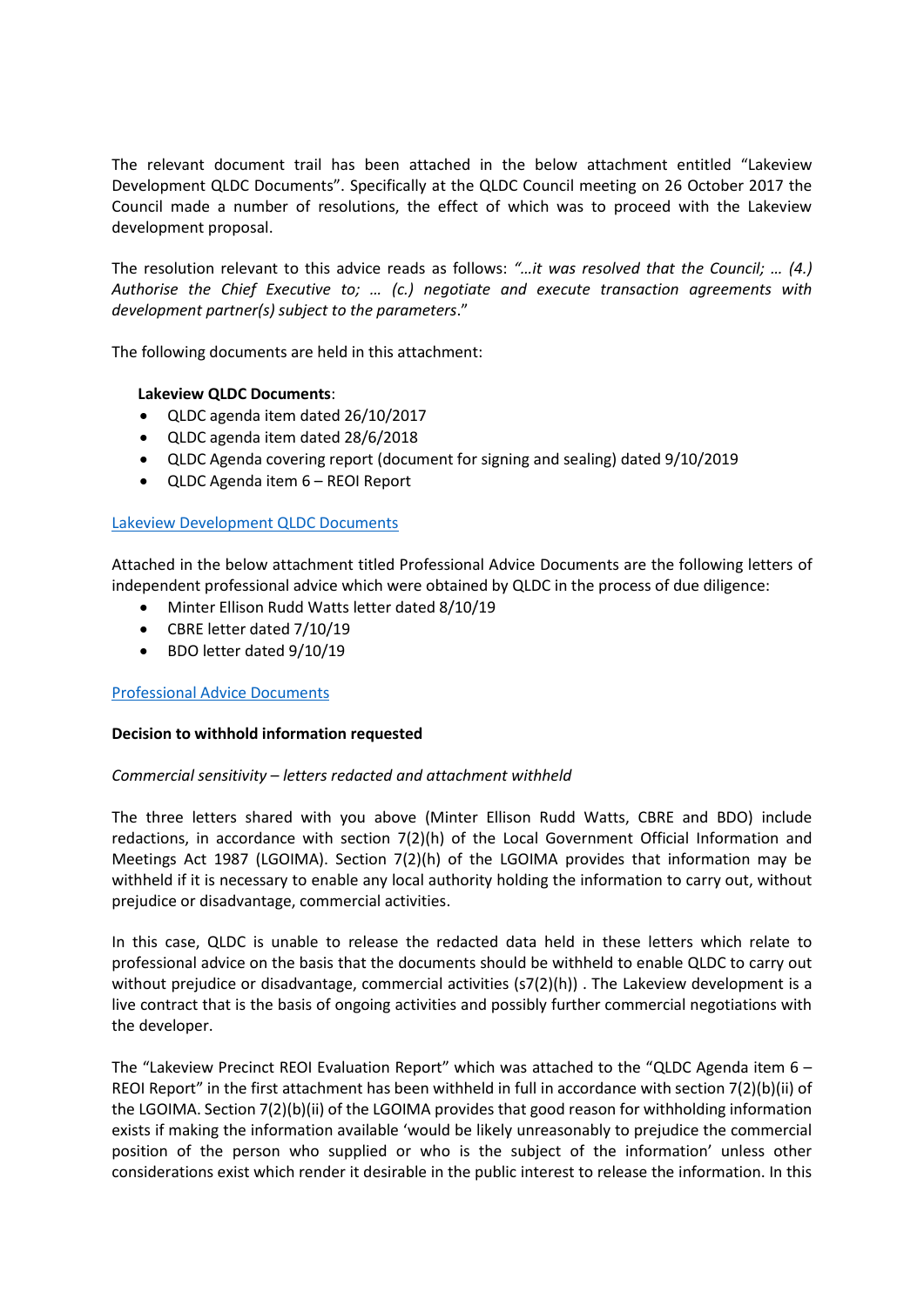case, the redactions were necessary to protect the commercial position of those companies (successful and unsuccessful) which responded to the Expression of Interest for the Lakeview Development.

2. We would like to see details and documents relating to the procurement process for the Lakeview development partners - how were they brought on board and contracted? Augusta Capital and Ninety Four Feet. We would like to view the contracts.

At the QLDC Council meeting on 26 October 2017 (refer above attachment) the Council made a number of resolutions, the effect of which was to proceed with the Lakeview development proposal.

The resolution relevant to this advice reads as follows: *"…it was resolved that the Council; … (4.) Authorise the Chief Executive to; …"a. issue a request for an expression of interest (EOI) seeking development partners for the Land, with an intention to shortlist and seek formal request for proposals (RFP) from that shortlist; (b.) consider offers for the Land as a whole, or in selected packages and seek the Council's approval of the short listed parties and financial parameters;…"*

### **Decision to withhold remaining information requested**

#### *Commercial sensitivity – documents withheld in full*

QLDC has decided to withhold the Development Agreements relating to the Lakeview Development in accordance with section 7(2)(h) of the Local Government Official Information and Meetings Act 1987 (LGOIMA). Section 7(2)(h) of the LGOIMA provides that information may be withheld if it is necessary to enable any local authority holding the information to carry out, without prejudice or disadvantage, commercial activities

In this case, QLDC is unable to release the contracts or the Development Agreement on the basis that the document should be withheld to enable QLDC to carry out without prejudice or disadvantage, commercial activities (s7(2)(h)) . The Development Agreement is a live contract that is the basis of ongoing activities and possibly further commercial negotiations with the developer.

3. In particular - how was the decision to work with Ninety Four Feet Ltd? Does QLDC have any prior connections with this company?

QLDC has not had any prior connections with Ninety Four Feet.

4. What cost/risk analysis has been done by QLDC of the Lakeview project. Please supply relevant documentation.

QLDC has previously supplied with the Lakeview Development indicative programme business case on or about 26 May 2021 that was publicly available on our website.

In addition to this, the advantages and disadvantages (risks) for the Lakeview Project addressing the council decision to proceed with a transaction approach (under development agreement) over a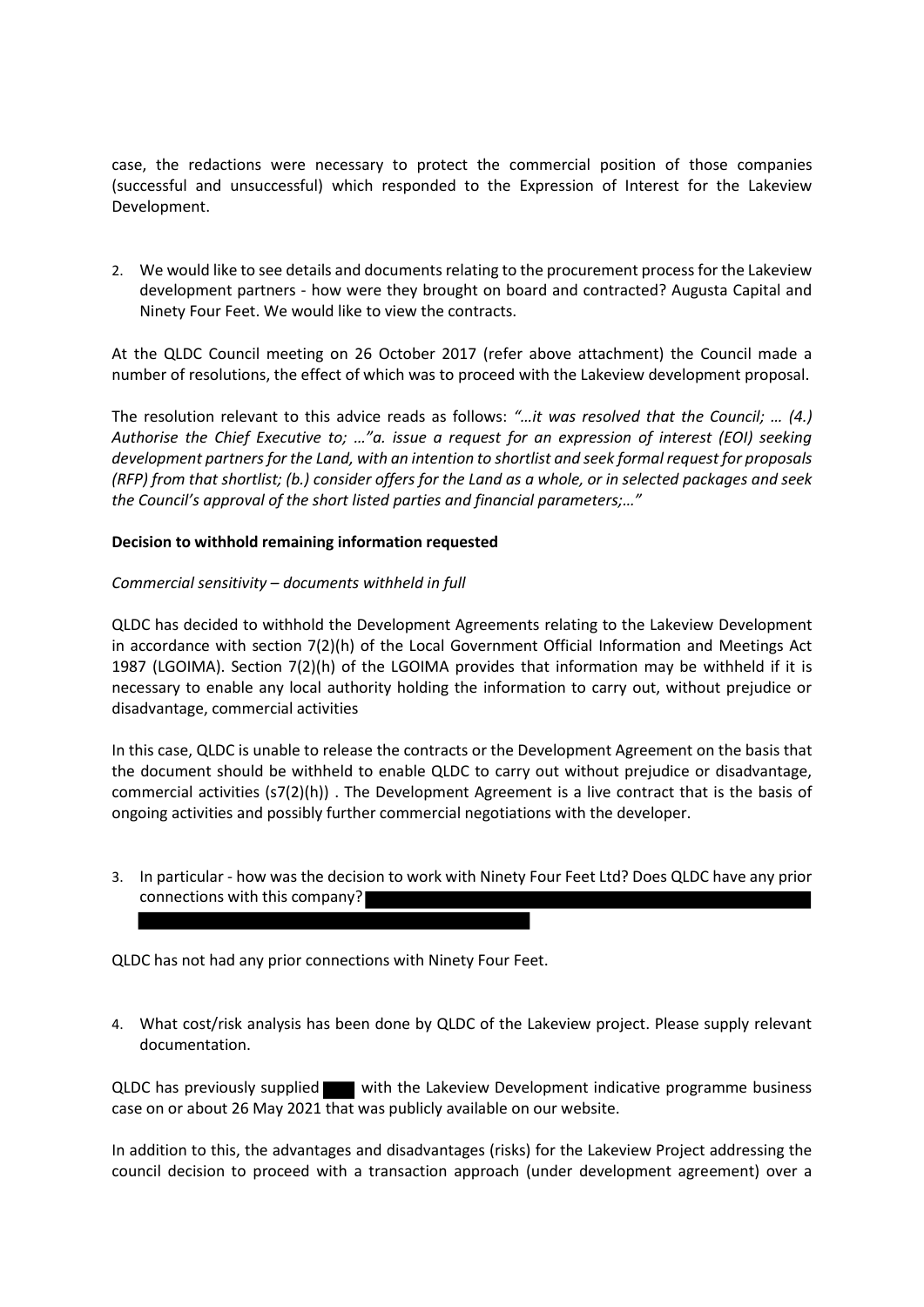straight sale, can be found in the commentary and options section(s) of the 17 August 2017 publicly available council report, item 5 - Lakeview commercial land development objectives and ownership (page 189 paragraphs 29 to 40). Full Council (qldc.govt.nz).

The 26 October 2017 report (also available at the above website link) provides a further assessment of the risks with the approach taken by the council in the transaction recommendations and 'go to market' strategy section of the report (page 83, paragraphs 70 to 78).

QLDC has also provided the following (27 July 2021) media response to your earlier question regarding who had provided QLDC the commercial advice referenced in the two reports (refer below attachment).

Indicative Programme Business Case 2016

5. What is the QLDC return on investment (ROI) analysis for this project? Please supply documentation?

Other than what has been provided in previous council reports and documents (referenced above) the 29 July 2021, Lakeview Infrastructure Programme – Budget Adjustment Council report references (in paragraph 61):

"*The proposed budget adjustments required for the subdivision works effectively adds \$3.2 million to the cost of sale for the land. This combined with the additional \$1.8 million for site clearance works equates to \$5.0 million, which will reduce the forecast "net surplus" for the Lakeview transaction to approximately \$27 million."*

A full breakdown of Lakeview Project costs and currently anticipated returns is provided in the following attachment. Please note this assessment does not include the value of the Lynch Block (subdivision Lot 16) or any potential profit share payments from QT Lakeview Developments.

Lakeview Financials August 2021

6. How has the Lakeview project been changed to reflect the post COVID social, employment and economic circumstances in Queenstown? Please supply all relevant emails and documentation.

The Lakeview project is a long term (10 to 15 year) project, expected to span multiple economic cycles with clear objectives (approved by full Council 17 August 2017) around maximising financial return and minimising risk to ratepayers and developing a well-designed residential focused mixed-use precinct quickly and efficiently.

The Lakeview project was not considered by the Council for Crown Infrastructure Partners (CIP) funding but was considered by the Council as part of the 2021/31 Ten Year Plan (post COVID) process.

7. Can QLDC please supply all evidence of compliant consultation with the community and elected councillors on the Lakeview Project in relation to the Local Government Act?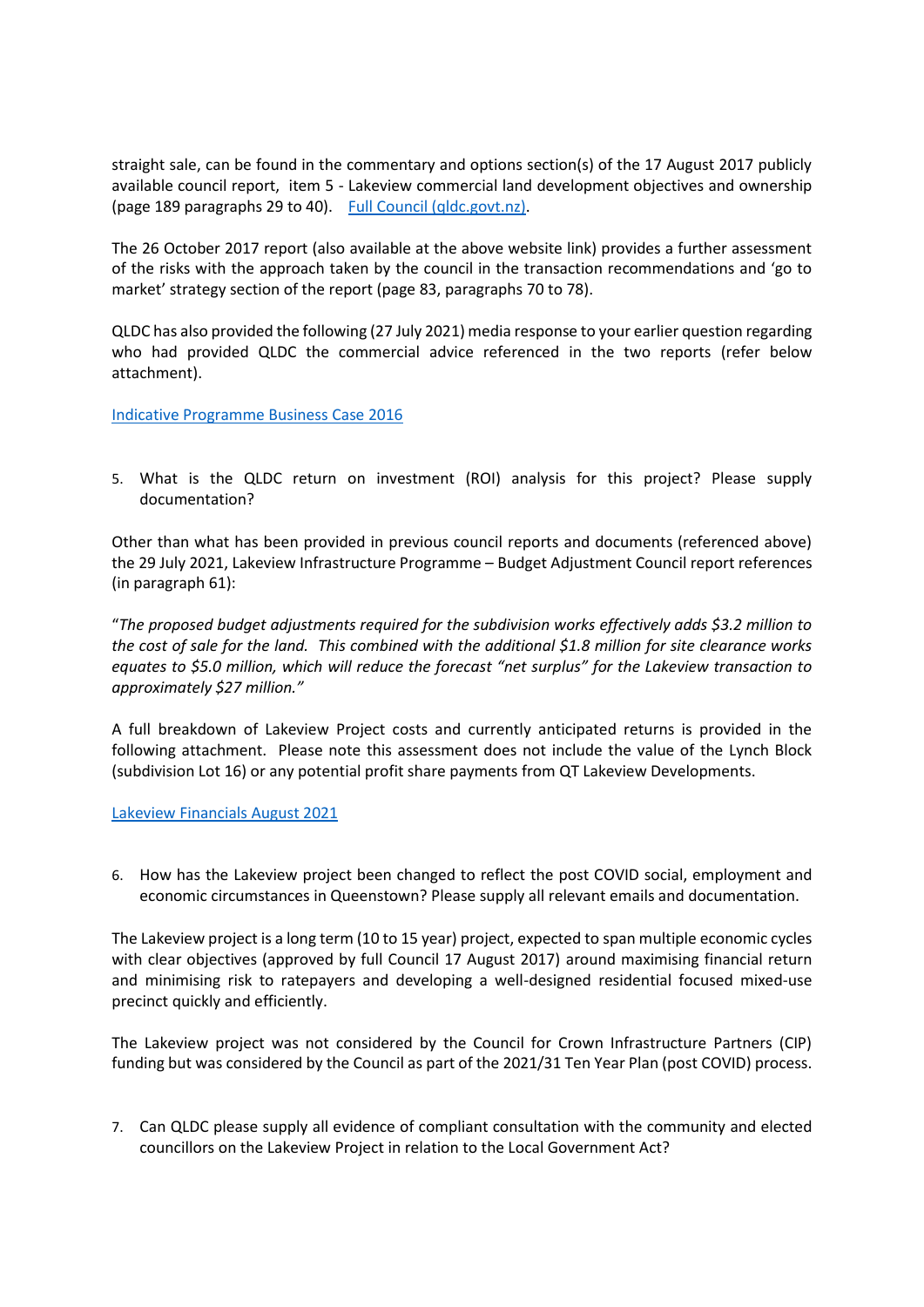Commentary regarding consultation with the community is provided within the various council reports and documents referenced above. In summary the Lakeview sale and development plan is the culmination of 20 odd years of planning, public consultation and investment. In fact the work began in the period 1998 to 2002 when the Council seriously looked at how it might better utilise the land to help solve some of the emerging issues (at that time) of an economy reliant on traditional tourism and construction based activities, including difficulty attracting private sector investment in the Queenstown Town Centre and countering urban growth or "sprawl" away from the Queenstown Town Centre.

Considerable consultation took place. This includes:

- Tomorrow's Queenstown Strategy (2002); Growth Management Strategy (2007); The Town Centre Strategy (2008); and a further business zones capacity study (2013)
- Plan Change 50 rezoning the Lakeview Precinct (2016)

This culminated with a land swap of Council-owned freehold land for an equal area of reserve land which was approved by the Minister of Conservation.

8. Can QLDC please provide any and all documentation specifically on the subject of the Lakeview project's reliance on the arterial roading project? How exactly do these projects relate to each other? Is the arterial road project necessary because of the Lakeview project - especially as post COVID traffic volumes have dropped dramatically and commerce/business/retail has moved out to Frankton?

This was covered in the partial response to your request dated 23 August 2021.

# **INSERT FROM 23 AUGUST RESPONSE:**

Firstly I wish to highlight that the development agreement between QLDC and Ninety Four Feet is commercial in confidence and as a result we are unable to make it available to the public, however we are able to provide the wording in respect to the arterial clause.

This same commercial sensitivity is the cause for the delay in responding to the other questions as they include many commercial in confidence documents that we are currently reviewing for potential release. Of course the COVID 19 Level 4 lockdown has made this more difficult and time consuming.

The response to your question has been broken onto two separate parts for clarity, as follows:

# **Part 1: "Can QLDC please provide any and all documentation specifically on the subject of the Lakeview project's reliance on the arterial roading project? How exactly do these projects relate to each other?**

The Lakeview project does not rely on the arterial roading project because there is no requirement for QLDC to complete the arterial project under its contractual commitments to QT Lakeview Developments, the development agreement (between QLDC and QT Lakeview Developments) specifically states that "… the Queenstown CBD arterial route projects – Thompson/Man Street upgrade is not part of the council works and places no reliance on the arterial upgrade proceeding at any particular time or in any particular manner…" (quote from the Development Agreement).

Last month's (29 July) Lakeview council report referenced in paragraphs 10, ancillary projects which the council previously decided in 12 March 2020 to undertake concurrently with the Lakeview subdivision infrastructure projects. These capital works on the arterial (highlighted in yellow within Attachment A of the 29 July report) amounted to effectively completing a small portion of works that